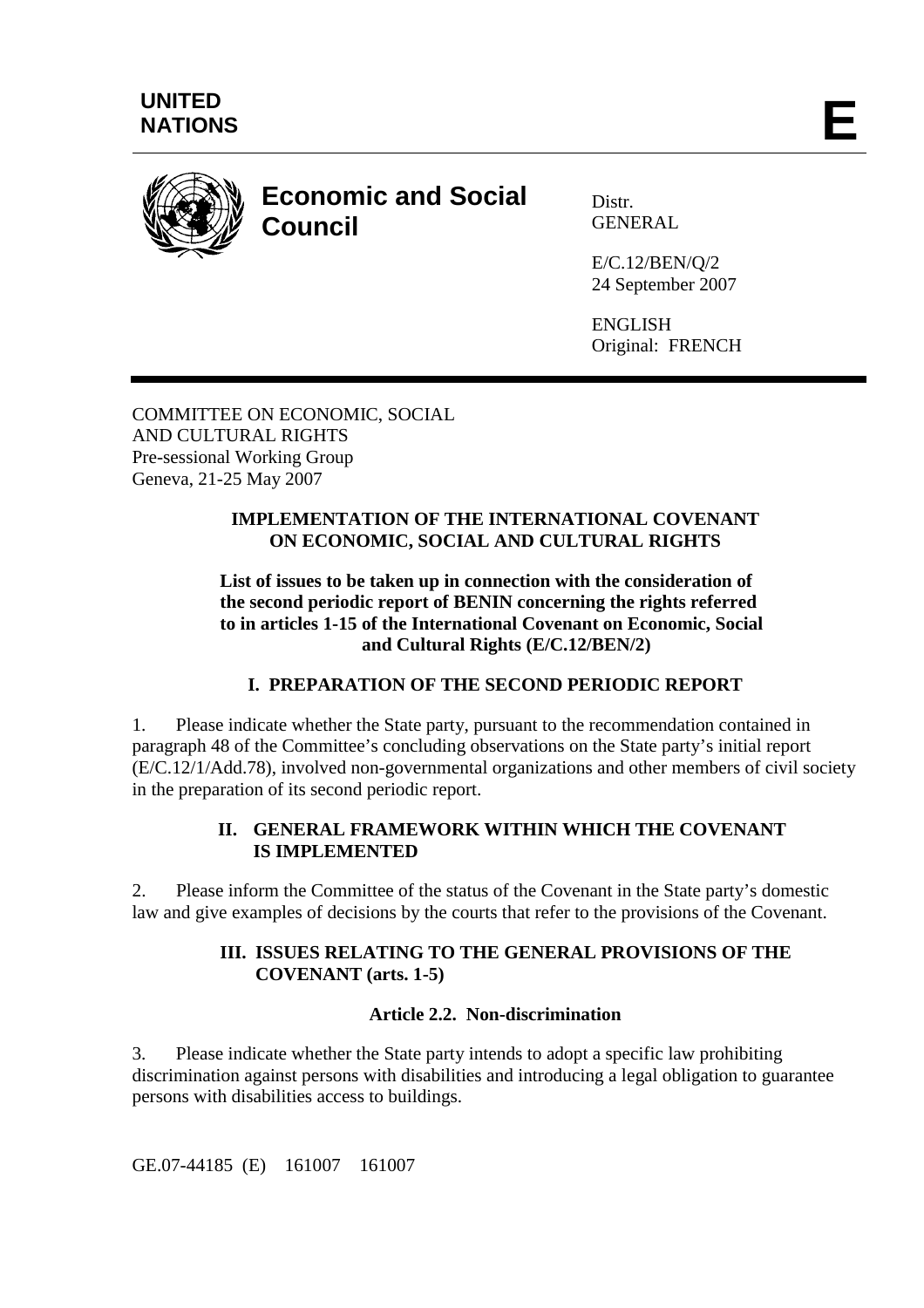E/C.12/BEN/Q/2 page 2

4. Please indicate whether the State party intends to adopt a policy for the integration of refugees.

#### **Article 3. Equal rights of men and women**

5. Please indicate what measures have been taken by the State party to overcome stereotyped traditions and attitudes that have an adverse effect on women's equal enjoyment of economic, social and cultural rights (E/C.12/BEN/2, para. 68).

### **IV. ISSUES RELATING TO SPECIFIC PROVISIONS OF THE COVENANT (arts. 6-15)**

#### **Article 6. The right to work**

6 Please provide additional data, disaggregated by sex, age, urban and rural population, and ethnic group, on the unemployment rate in the State party (ibid., paras. 57-60). Please also provide up-to-date information on the prevalence of employment in the informal sector and on the measures taken by the State party to regularize this sector (e.g. awareness-raising, information, education, training and job-creation campaigns).

7. Please provide information on the measures taken to increase job opportunities for refugees, particularly for women heads of single-parent families.

## **Article 7. The right to just and favourable conditions of work**

8. Please indicate whether the State party intends to increase the guaranteed minimum wage so that it affords a decent standard of living for all workers and their families, in accordance with article 7, paragraph (a) (ii) (ibid., paras. 128-133).

9. Please provide information on the enforcement of workplace health and safety standards in the State party (ibid., paras. 136-141). Please also provide information on the implementation of the right of workers to refuse to work in dangerous conditions without the risk of dismissal.

#### **Article 9. Right to social security**

10. Please provide disaggregated statistics on the categories of workers covered by social security and on the benefits granted following the entry into force of Act No. 98-019 of 21 March 2003, on the Social Security Code (ibid., paras. 166-167).

11. Please indicate whether the State party plans to ratify the ILO Convention concerning Minimum Standards of Social Security (No. 102) (ibid., para. 156).

12. Please provide updated information on the development of the Mutual Social Security Association for the Informal Sector, including the number of members, the minimum retirement and sickness benefits and the prospect of extending coverage throughout the territory of the State party (ibid., paras. 162-165).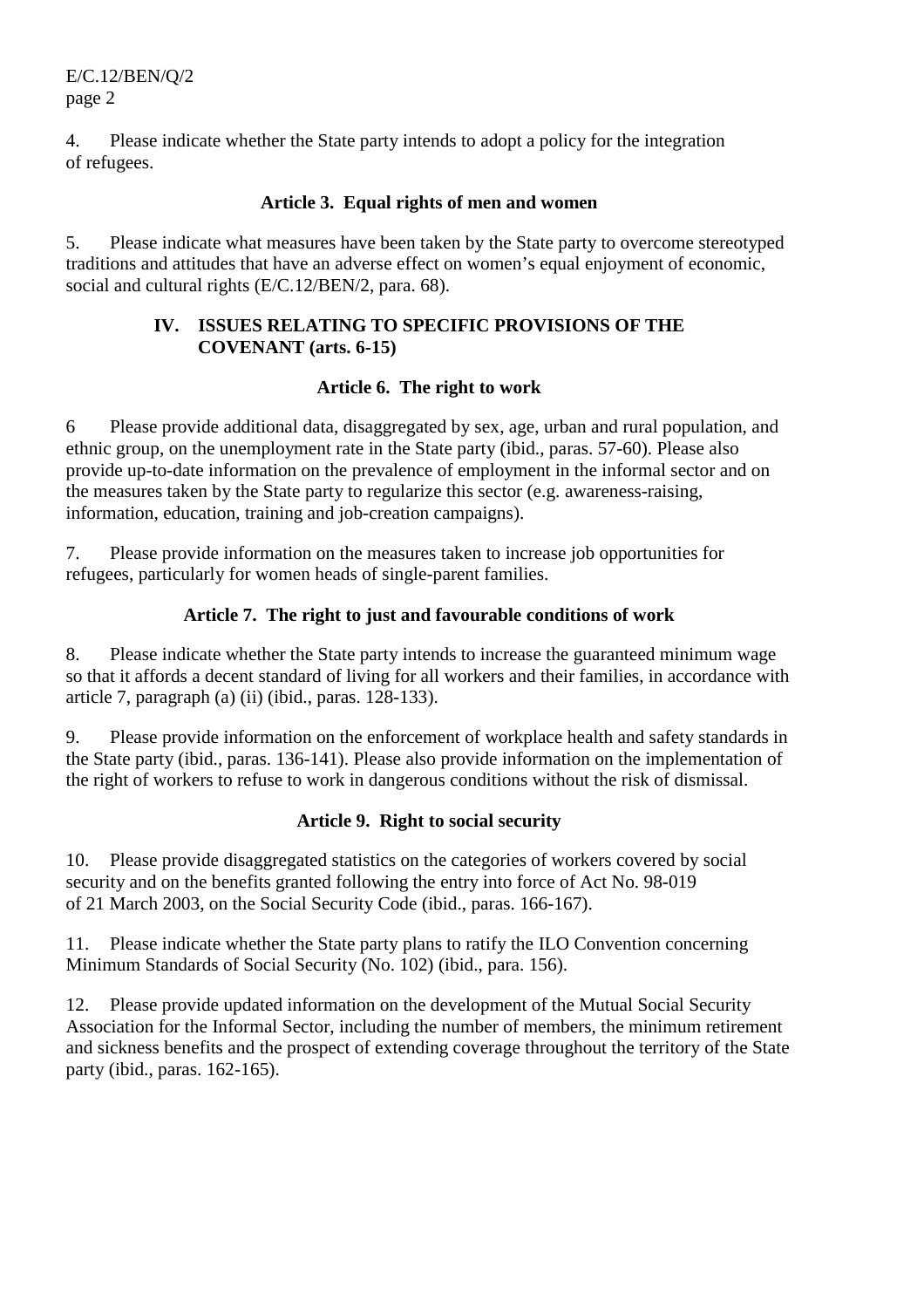E/C.12/BEN/Q/2 page 3

### **Article 10. Protection of the family, mothers and children**

13. Please provide information on the legal framework for combating domestic violence, including spousal rape and sexual abuse as well as violence against children in the family, and on the measures taken to prevent domestic violence, such as training of police officers and judges, awareness-raising campaigns and provision of medical, social and legal assistance to victims of domestic violence, who are often reluctant to report cases of abuse.

14. Further to the recommendation contained in paragraph 37 of the Committee's concluding observations on the State party's initial report, please report on the steps taken by the State party to end the practice of "*vidomégon*" and on their effectiveness. Please also describe the impact of the measures introduced to combat trafficking in children (ibid., paras. 179-190) and indicate whether the State party also intends to adopt legislative measures to punish trafficking in adults.

15. Please inform the Committee of the measures taken by the State party, including legislative ones, to prevent and put a stop to killings of so-called "witch children", motivated by traditional beliefs that persist in some regions, and of infants with disabilities. Please also provide updated data on the number of cases of infanticide reported to the police, the number of perpetrators brought to justice and the penalties imposed on them.

16. Please provide information on the prevalence of child labour, including informal sector work, among children under 14 years of age, the effectiveness of labour inspections and the legal framework for combating child labour (ibid., para. 73).

## **Article 11. The right to an adequate standard of living**

17. Given that 29.6 per cent of the population is living below the poverty line (ibid., para. 196), the State party is requested to provide additional information on the measures taken under the poverty reduction strategy for 2002-2004 and the Government's plan of action for 2001-2006, and on their effectiveness (ibid., para. 6).

18. Further to the recommendation contained in paragraph 40 of the Committee's concluding observations on the State party's initial report, please provide additional information on the efforts made by the State party to introduce a consistent public housing scheme for disadvantaged and marginalized people, arrange for rents for public housing to be regulated and avoid any forced evictions without compensation or replacement housing.

19. Please provide information on the measures taken to help the homeless and those living in insanitary shanty towns (ibid., paras. 224-237).

20. Please inform the Committee of the steps taken by the State party to improve prison conditions, particularly with respect to nutrition and health and medical infrastructure, and to deal with prison overcrowding.

# **Article 12. The right to physical and mental health**

21. Please provide additional information on the measures taken to improve access to safe drinking water and sanitation in the State party, particularly in rural areas and shanty towns, and on the results achieved (ibid., paras. 241-242).